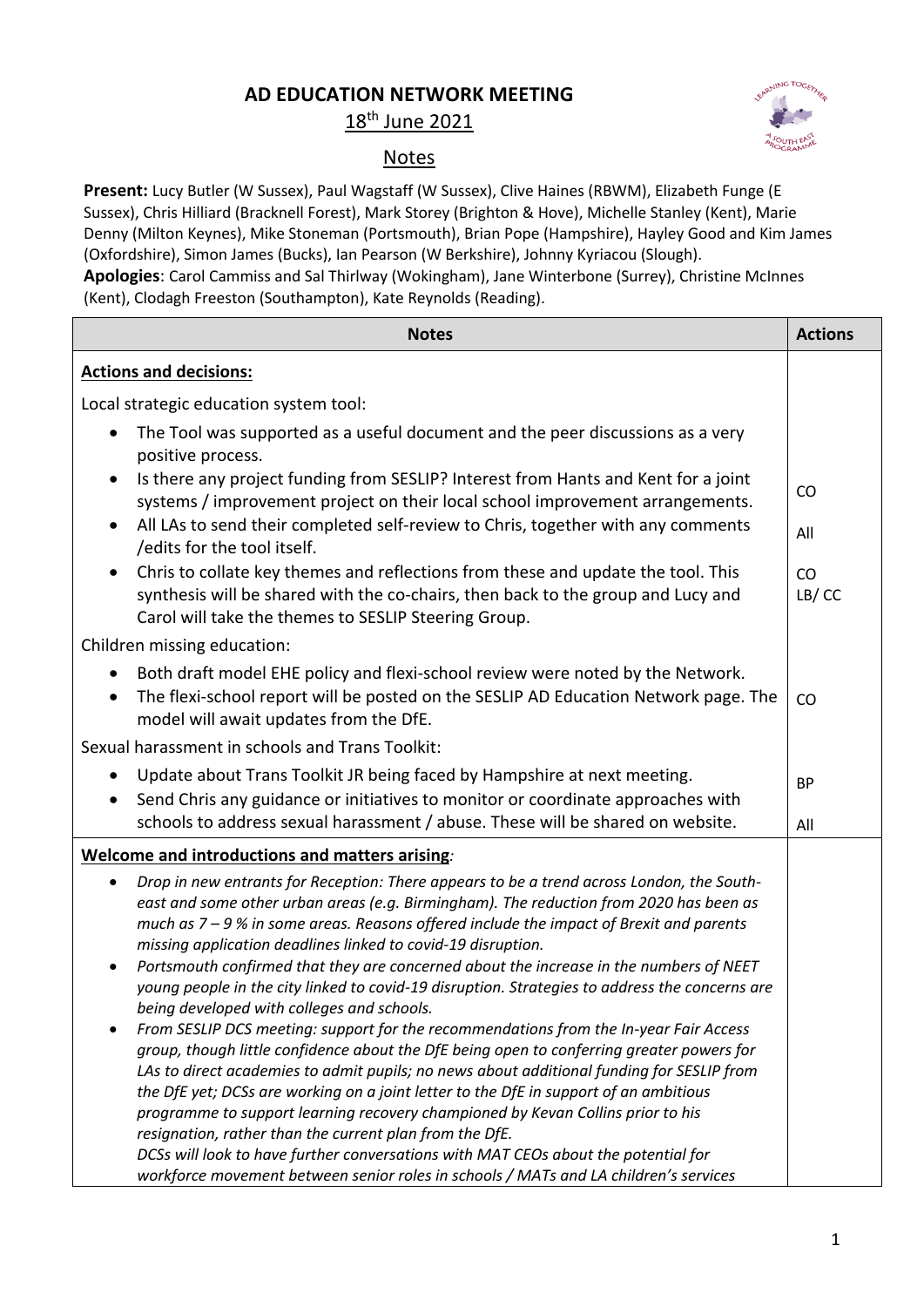| <b>Notes</b>                                                                                                                                                                                                                                                                                                                                                                                                                                                                                                                                                                              | <b>Actions</b>                              |
|-------------------------------------------------------------------------------------------------------------------------------------------------------------------------------------------------------------------------------------------------------------------------------------------------------------------------------------------------------------------------------------------------------------------------------------------------------------------------------------------------------------------------------------------------------------------------------------------|---------------------------------------------|
| (linked to 'Pushing at an Open Door'). IP commented that the disparity in salaries between<br>headteachers and school improvement roles had been a barrier in W Berks.                                                                                                                                                                                                                                                                                                                                                                                                                    |                                             |
| 1. Local Strategic Education Systems Framework                                                                                                                                                                                                                                                                                                                                                                                                                                                                                                                                            |                                             |
| Nearly all had managed to at least undertake a personal self-evaluative view and most<br>had also made time to meet in the nominated pairs. Lots of positives about the challenge<br>to thinking from the Review and the value of the peer-to-peer discussions.                                                                                                                                                                                                                                                                                                                           |                                             |
| Examples of strengths cited include:                                                                                                                                                                                                                                                                                                                                                                                                                                                                                                                                                      |                                             |
| A local shared vision for vulnerable children and young people (CYP) across the<br>٠<br>partnership.<br>Strongly improved partnership with children's social care during the pandemic.<br>Established relationships with school leaders and many MATs (especially local); plus<br>٠<br>increased understanding from schools about the breadth of LA responsibilities.<br>Others are continuing support arrangements for headteachers that have been set up<br>during the pandemic.                                                                                                        |                                             |
| Examples of challenges cited include:                                                                                                                                                                                                                                                                                                                                                                                                                                                                                                                                                     |                                             |
| Achieving impact and improvements in outcomes for disadvantaged CYP e.g. those<br>with SEND and those with poor attendance.<br>Enabling good relationships between headteachers when there has been a 25%<br>$\bullet$<br>turnover in the past year.<br>Achieving buy-in from some national MATs to what are seen as local priorities.<br>New Teaching School Hubs have been a disruption in some areas and direction /<br>$\bullet$<br>liaison needs working on.<br>SEND sufficiency and planning, plus coherent pathways at post-16 for which the LA is<br>seen as a respected partner. |                                             |
| Tool was timely for one or two LAs who have work underway on their education / skills<br>strategies.                                                                                                                                                                                                                                                                                                                                                                                                                                                                                      |                                             |
| It was noted that RSCs and the DfE have viewed the partnership with LAs more positively<br>during covid-19. How can the Tool help to build on this? Portsmouth is also participating in<br>a research project about the role of the LA that the DfE has commissioned ISOS Partnership<br>to conduct with 10 LAs in England. The focus is on place planning / admissions and<br>vulnerable learners.                                                                                                                                                                                       |                                             |
| Peer conversations / reviewing were experienced positively and should be encouraged in<br>the future; including buddying arrangements for those new into AD role.                                                                                                                                                                                                                                                                                                                                                                                                                         |                                             |
| Next steps:                                                                                                                                                                                                                                                                                                                                                                                                                                                                                                                                                                               |                                             |
| Is there any project funding from SESLIP? Interest from Hants and Kent for a joint<br>$\bullet$<br>systems / improvement project on their local school improvement arrangements.<br>All LAs to send their completed self-review to Chris, together with any comments<br>$\bullet$<br>/edits for the tool itself.<br>Chris to collate key themes and reflections from these and update the tool. This<br>synthesis will be shared back to the group and for Lucy and Carol to share with<br><b>SESLIP Steering Group.</b>                                                                  | Chris<br>All<br>Chris.<br>Lucy $/$<br>Carol |
| 2. Children Missing Education                                                                                                                                                                                                                                                                                                                                                                                                                                                                                                                                                             |                                             |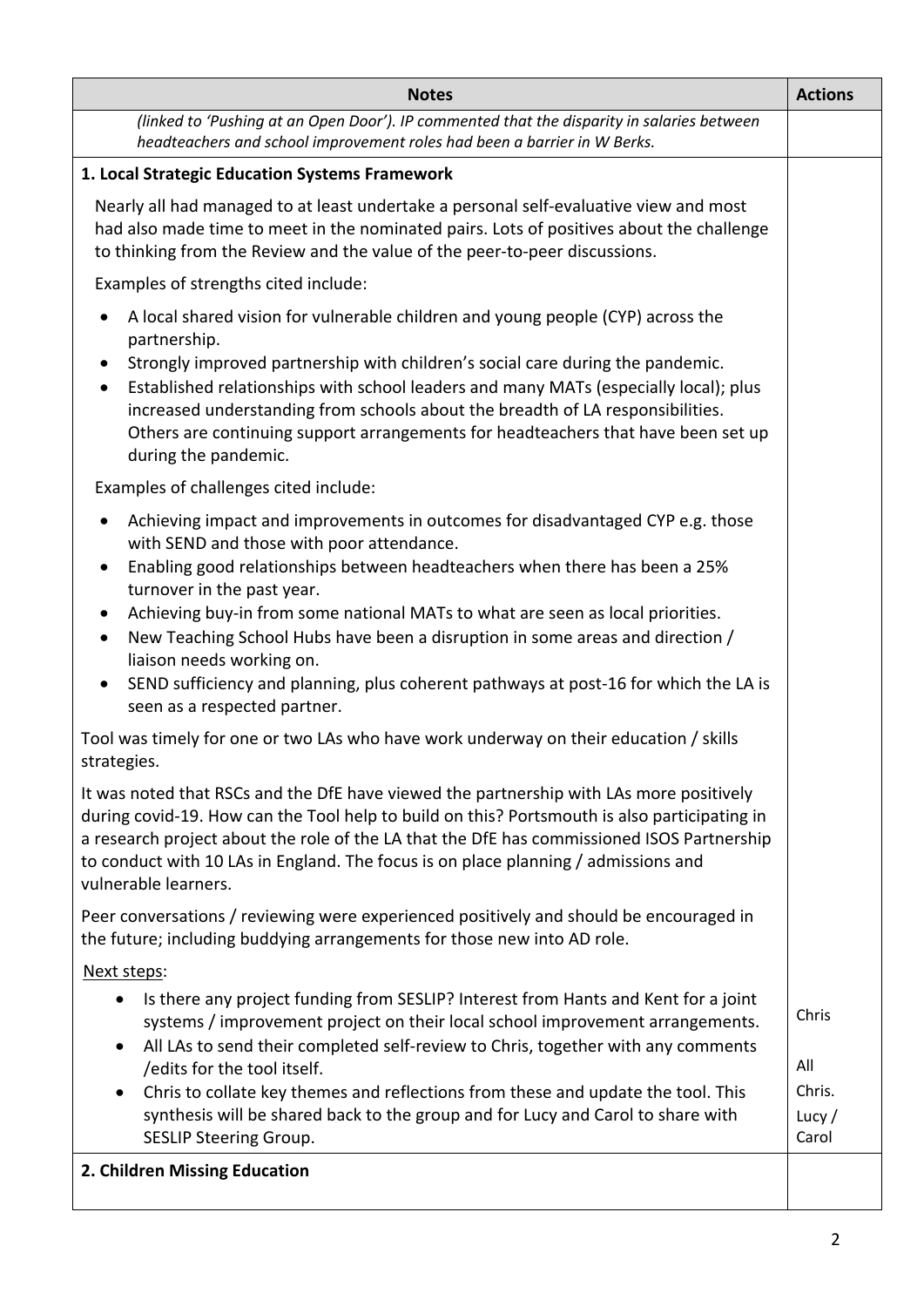| <b>Notes</b>                                                                                                                                                                                                                                                                                                                                                                                                                                                                                                                                                   | <b>Actions</b> |
|----------------------------------------------------------------------------------------------------------------------------------------------------------------------------------------------------------------------------------------------------------------------------------------------------------------------------------------------------------------------------------------------------------------------------------------------------------------------------------------------------------------------------------------------------------------|----------------|
| Update on EHE from DfE (at June CME Group meeting). Key points included:                                                                                                                                                                                                                                                                                                                                                                                                                                                                                       |                |
| the increasing number of children who are EHE is a focus in the Dept<br>implementation of a Children Not In School (CNIS) register (in 2021 possibly): with a<br>legal duty on LAs to maintain and legal duties on parents / carers and schools /<br>settings to inform LA about CNIS.<br>A duty on LAs to support families who EHE is also under consideration and no<br>information about funding was available.                                                                                                                                             |                |
| other updates to statutory guidance await the outcome of legal cases, such as the<br>judicial review being defended by Portsmouth, which should clarify reasonable<br>measures to monitor what is suitable, full-time education.                                                                                                                                                                                                                                                                                                                               |                |
| The model template for LA EHE policies was shared. This reflects best practice identified in<br>the EHE policy review: setting out the shared focus of the best interest of each child, and<br>examples of procedural agreements with schools (for readmission, usually if no more than 6<br>months EHE, linked to the FAP), social care (case meeting if child who is known to social<br>care moves to EHE) and SEND (an early annual review to revise the EHCP arrangements).<br>The plan is to publish as is and then update as policy or case law changes. |                |
| The review of LA flexi-school advice for schools was shared. Key features are that decisions<br>are those of the headteacher, but that information that provides advice or guidance is<br>helpful. Ensuring safety for the pupil must be paramount.                                                                                                                                                                                                                                                                                                            |                |
| Action: The flexi-school report will be posted on the SESLIP AD Education Network page and<br>the slides circulated. The draft model EHE policy is noted and will be updated following<br>anticipated changes from the DfE.                                                                                                                                                                                                                                                                                                                                    | Chris          |
| 3. Update on relationships and sex education / trans toolkits                                                                                                                                                                                                                                                                                                                                                                                                                                                                                                  |                |
| Mark confirmed that the updated Trans Toolkit has been approved by members in Brighton<br>& Hove, following an extensive consultation exercise which was partly designed to pre-empt<br>possible judicial challenge. The committee paper with the updated Toolkit can be found<br>here: https://present.brighton-                                                                                                                                                                                                                                              |                |
| hove.gov.uk/ieListDocuments.aspx?Cld=883&MId=10126&Ver=4. The revised version<br>includes some changes from the original, but does not change the essence of the document.<br>The updated version will be formally launched in September. No decision was made on<br>whether a South-east joint position about the Toolkit should be sought. The update from<br>the JR being faced by Hampshire had to be postponed to the next meeting.                                                                                                                       | <b>Brian</b>   |
| Ofsted sexual abuse in schools rapid review was discussed and examples of actions that<br>have been agreed with headteachers in LAs were discussed.                                                                                                                                                                                                                                                                                                                                                                                                            |                |
| Action: Please send any revised guidance (e.g. on RSE or sexual harassment) or initiatives to<br>monitor or coordinate approaches with schools to address sexual harassment / abuse to<br>Chris. Chris will replace part of the covid-19 update section on the website with materials<br>from South-east LAs focused on this theme.                                                                                                                                                                                                                            | All            |
| 4. Any other business                                                                                                                                                                                                                                                                                                                                                                                                                                                                                                                                          |                |
| Time ran out for discussions about learning recovery and other pandemic-related<br>challenges.                                                                                                                                                                                                                                                                                                                                                                                                                                                                 |                |